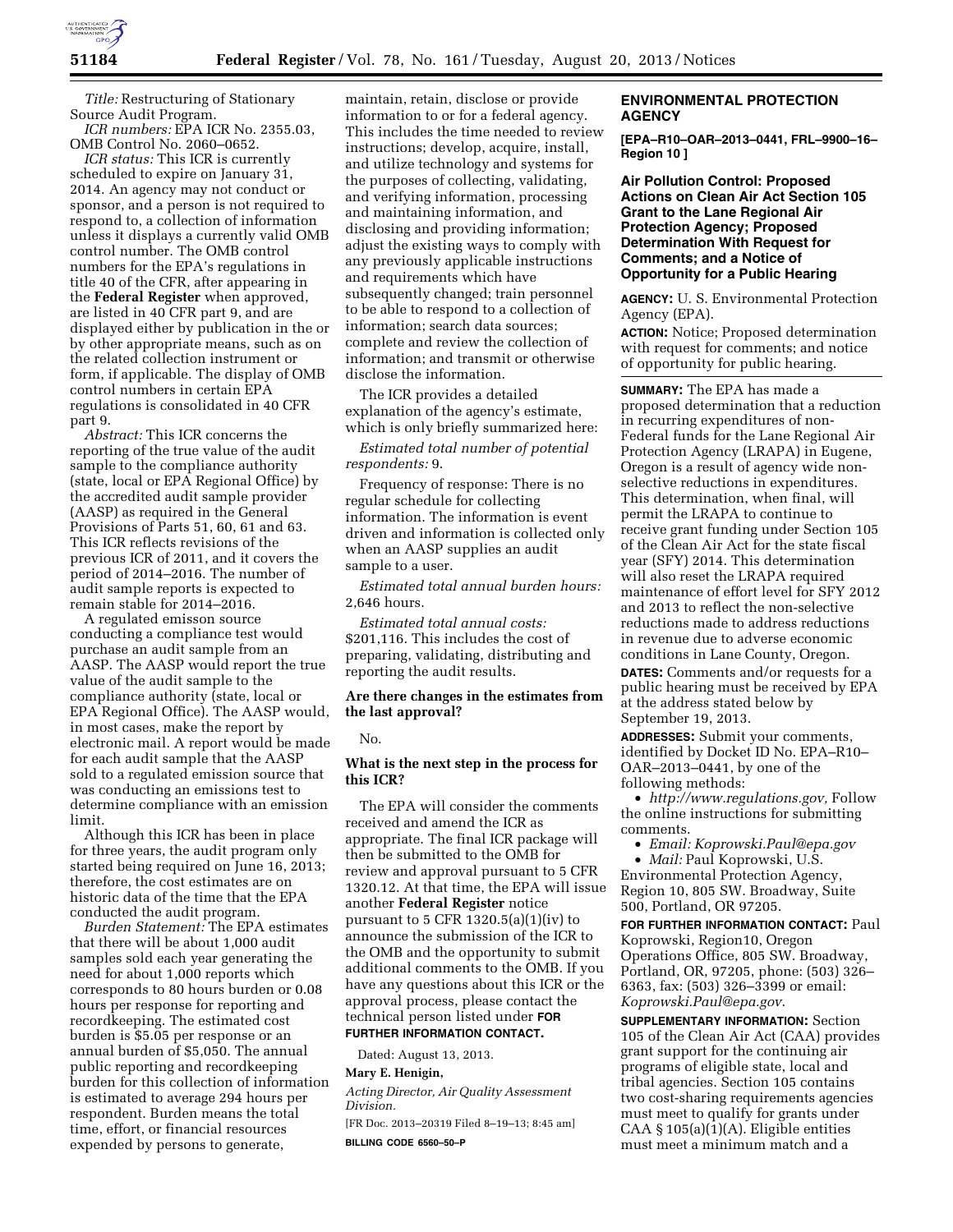maintenance of effort (MOE) requirement under CAA § 105(c)(1). The match requires that at least two-fifths (40%) of the total costs for approved Section 105 program activities must be paid by the state/local recipient. Program activities relevant to the match consist of both recurring and nonrecurring (unique, one-time only) expenses. The LRAPA is currently meeting the two-fifths (40%) match requirement. The MOE provision requires that a state or local agency spend at least the same dollar level of funds as it did in the previous grant year for recurring activities. Specifically, CAA § 105(c)(1) [42 U.S.C. 7405(c)(1)], provides that ''no agency shall receive any grant under this section during any fiscal year when its expenditures of non-Federal funds for recurrent expenditures for air pollution control programs will be less than its expenditures were for such programs during the preceding fiscal year.'' Pursuant to CAA § 105(c)(2), however, the EPA may award a grant to an agency not meeting the requirements of CAA § 105(c)(1), ''if the Administrator, after notice and opportunity for public hearing, determines that a reduction in expenditures is attributable to a nonselective reduction in the expenditures in the programs of all Executive branch agencies of the applicable unit of Government.'' These statutory requirements are repeated in the EPA's implementing regulations at 40 CFR 35.140 through 35.148.

The EPA issued additional guidance to recipients on what constitutes a nonselective reduction on September 30, 2011. In consideration of legislative history, the guidance clarified that a non-selective reduction does not necessarily mean that each executive branch agency or units of a singlepurpose local air district need be reduced in equal proportion. However, it must be clear to the EPA, from the weight of evidence, that a recipient's CAA-related air program is not being disproportionately reduced or singled out for a reduction.

No later than 90 days after the close of its grant period a CAA § 105 recipient must submit a Federal Financial Report (FFR) that documents all of its federal and non-federal expenditures for the completed period. A recipient seeking an adjustment to its MOE for that period must provide the rationale and the documentation necessary the EPA to make a determination that a nonselective reduction has occurred. To expedite that determination, the recipient must provide details of the budget action and the comparative fiscal impacts on all the jurisdiction's

executive branch agencies, the recipient agency itself, and the agency's air program. The recipient should identify any executive branch agencies or programs that should not be included in the comparison and explain why. The recipient must provide evidence that the air program is not being singled out for a reduction or being disproportionately reduced. Documentation in two key areas is required: Budget data specific to the recipient's air program and comparative budget data between the recipient's air program, the agency containing the air program and the other executive branch agencies. The EPA may also request information from the recipient about how impacts on its program operations will affect its ability to meet its CAA obligations and requirements.

The LRAPA is a single purpose local air agency authorized to implement most aspects of the federal Clean Air Act in Lane County, Oregon. The chief executive is the LRAPA Executive Director and the fiscal decision-making body is the 9-member LRAPA Board of Directors.

The EPA provides annual grant funding under the authority of CAA Section 105 to help the LRAPA support the operation of its CAA-related continuing environmental program for air quality. The LRAPA's annual grant period is based on the state fiscal year from July 1 through June 30. For the SFY 2012 grant year, the EPA allocated \$275,609 in CAA Section 105 funds to the LRAPA. The LRAPA's contribution to the total approved program funding for this period was \$935,855. This represents a match of 78% for the period ending June 30, 2012.

The LRAPA's FFR for SFY 2011 indicated that the LRAPA's MOE level was \$1,068,396. This was the LRAPA's final level of recurrent expenditures for the SFY 2011 grant period and constituted the required MOE level for the SFY 2012 grant year. However, the LRAPA's FFR dated November 8, 2012 showed the actual SFY 2012 MOE was \$935,855. On December 31, 2012 the LRAPA informed the EPA in writing that due to continued reductions in the state and local contributions to the LRAPA's budget the LRAPA fell short of its required MOE level by \$132,541 for the SFY 2012 grant year. The LRAPA also projected a shortfall of an additional \$135,542 in SFY 2013. As a result, the LRAPA requests the EPA adjust the MOE level to \$935,855 for SFY 2012 and to \$800,313 for SFY 2013.

In the letter submitted on December 31, 2012 the LRAPA provided the rationale and essential documentation necessary to support approval of a nonselective reduction to the LRAPA's MOE level. The documentation includes details of the actions LRAPA took to address the shortfall including comparative fiscal impacts. The shortfall stems from budget actions taken to reduce state and local general funds available to the LRAPA due to adverse economic conditions in Oregon.

The Oregon Department of Environmental Quality (ODEQ) is responsible for passing on state general funds to the LRAPA for air quality management in Lane County. For the SFY 2011–2013 biennial budget the Oregon Legislature reduced the amount of general funds available to the ODEQ by about 24% overall. The general fund resources available to manage ODEQ air and water quality programs were cut by 31% each while land quality program funds were cut by 44%. ODEQ then reduced the amount of general fund passed through to the LRAPA to manage air quality programs in Lane County by 31%, from \$364,929 to \$252,385. To address the general fund reductions to executive branch agencies in Oregon, the Governor imposed across-the-board unpaid furlough leave for state employees, wage and spending freezes and other agency-specific budget cuts necessary to address the shortfall to each agency.

Since 2008 Lane County and the cities (Eugene, Springfield, Cottage Grove and Oakridge) that contribute locally to the LRAPA's budget have been subject to adverse economic conditions. These conditions are primarily due to the recession, reduced timber sales and property tax limitations. The Lane County general fund budget overall declined by 11% in SFY 2012 and 17% in SFY 2013 primarily due to a decrease in revenue from timber sales on federal land in Lane County. These overall reductions were applied to other executive branch agencies in Lane County and were passed on to the Lane Regional Air Protection Agency. The following table illustrates the overall impact of local budget reductions on the local contribution to the LRAPA budget between SFY 2011 and SFY 2013.

| Fiscal year                      | <b>Total local</b><br>contribution | Percent<br>reduction |
|----------------------------------|------------------------------------|----------------------|
| SFY 2011<br>SFY 2012<br>SFY 2013 | \$333,440<br>159.360<br>121.670    | 52<br>23             |

Examples of reductions to the budgets of other programs or departments in Lane County include: